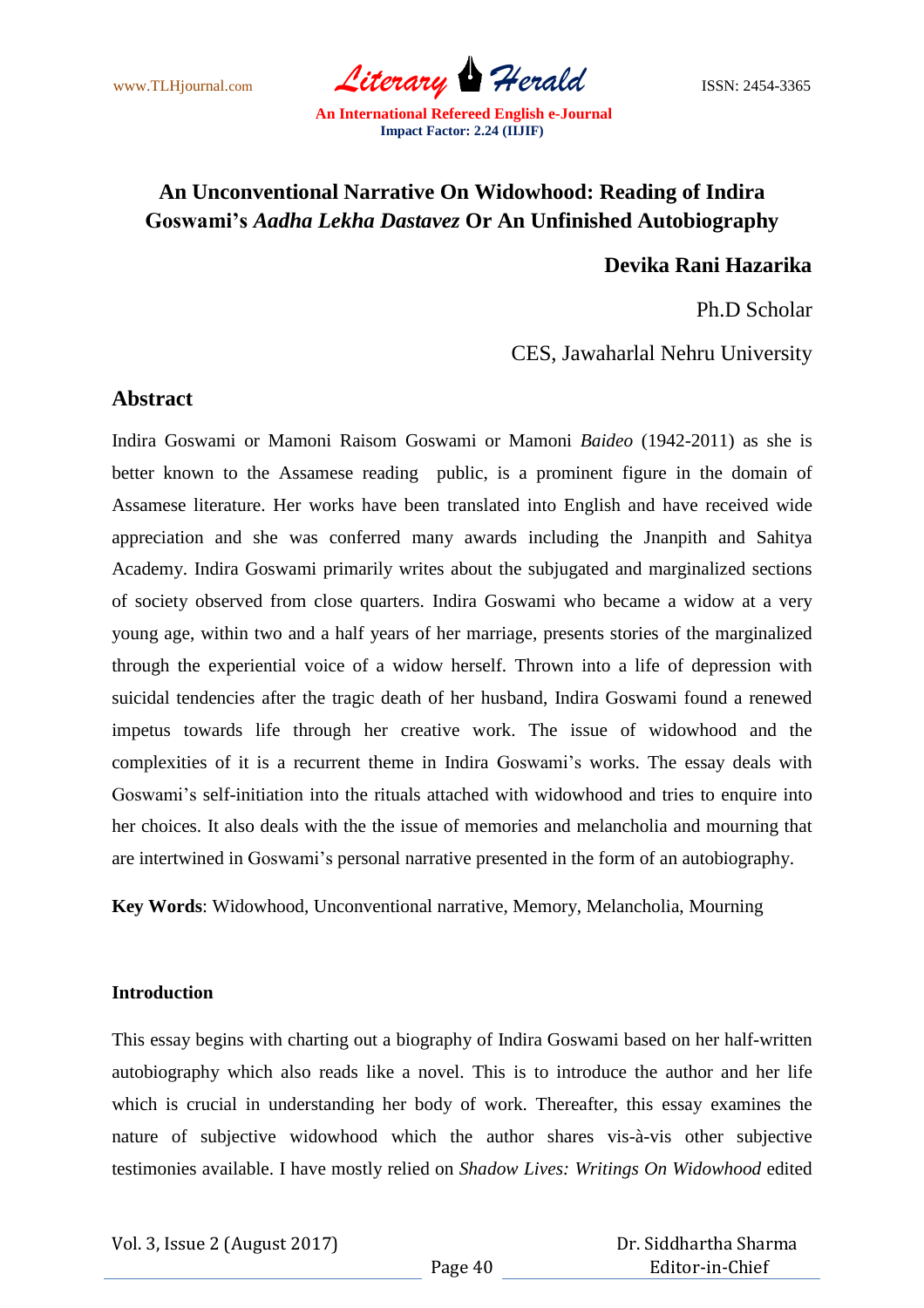www.TLHjournal.com *Literary Herald*ISSN: 2454-3365

by Uma Chakravarti and Preeti Gill for other subjective testimonies or 'personal narratives' to be more precise, as the text provides an archive on widowhood in the form of prescriptions, injunctions, laws, personal narratives as well as fictional accounts. I have left out the fictional renderings of the text for the obvious reason that the primary text under discussion is an autobiography. And finally, the essay tries to locate self-imposed widowhood of Goswami which appears to be different from "enforced widowhood" deeply embedded in both 'oppressive traditions' and 'oppressive structure' of material, social, ideological, patriarchal locations, in Goswami"s pathological condition of melancholia at the loss of her husband and her father very early in life more than anything else. Her self-initiated debate trying to come in terms with the abrupt ending of her happy conjugal life by pushing herself to the margins of life finally comes to a positive closure. She denounces her self-imposed garb of widowhood and thereby those age-old "oppressive traditions". In this act of hers, Goswami defeats the popular rhetoric associated with widowhood which still prevails in the Hindu psyche. Although a resolve is seen in Goswami's self-imposed celibacy, the state of melancholia or depression that perpetually assails her mind and body prevails till the very end of the autobiography.

#### **Biography of Indira Goswami as accounted in the autobiography**

Indira Goswami consciously accommodates in her autobiography from her memory, incidents and events starting from the year 1956 till 1970. It begins with her ruminating about her school days in Pine Mount School in Shillong at a time when her father Umakanta Goswami was the State Director of Education. Delving deep into her past memories, she recounts that "her forefathers were '*adhikaris*'<sup>1</sup> of a Sattra<sup>2</sup> on the south bank of the Brahmaputra, possessing thousands of acres of land" (12). Goswami's tryst with a "vague" sense of anguish and sorrow features in the very first paragraph of the autobiography both in the Assamese original and in the English translation. A consequent obsession with the idea of self-destruction or suicidal tendencies grips her mind at a tender age of ten. She writes, "It was at best ten or so at that time, and yet was obsessed with the thought of taking my own life. It all arose from my fear that the agony of my father's death when it comes- for come it

 $\overline{a}$ 

 $<sup>1</sup>$  Religious head</sup>

 $^2$  A Vaishnavite monastery in Assam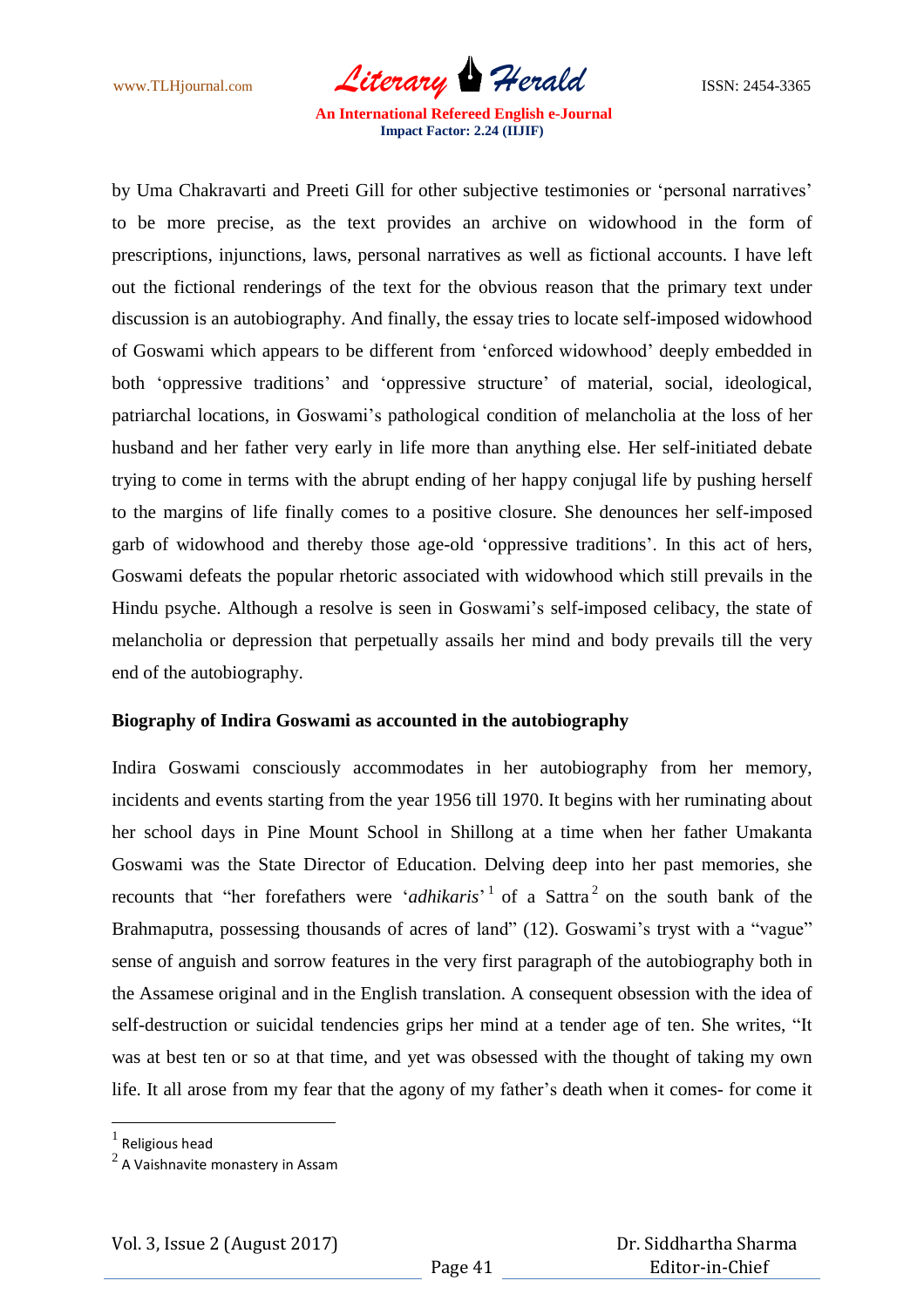www.TLHjournal.com *Literary Herald*ISSN: 2454-3365

must, after all, I knew- would be too terrible for me to bear" (4). Further, she tries to fathom this trait cultivated in her childhood, "even as a child, I was stricken with grief to think of the terrible effect of separation from my near and dear ones. I did not know what exactly it was. It was a sort of strange unease of my inner mind which I tried to subdue but failed" (7). Agony and despair grew stronger with passing time and grew worse at the loss of her husband. The first record of her numerous attempts at suicide takes place in 1961 after her father passes away. She meets Madhavan Roysom Iyenger, an engineering graduate from Mysore in 1961. He came to work with the Hindustan Construction Company which had taken up the project of constructing the Saraighat Bridge over the Brahmaputra. Madhavan proposes marriage to Indira in April 1963 but her mother rejects the match. In order to escape the rigmarole associated with her mother"s desperate search for a high caste match, Goswami on impulse contracts a civil marriage to an Ahom. But she fails to accept the man as her husband for Indira falls in love with Madhavan and seeks divorce. After this incident, Indira"s mother gives consent to her marriage with Madhavan to escape social criticism. In October 1965, Indira Goswami ties the marital knot with Madhavan and sets out to start a life full of happiness and bliss. She writes, "For the first time in life, I felt released from those nightmarish thoughts that had preyed upon my mind and spirit for long years of my childhood and youth" (22). She further mentions" Who brought about that change in me? Was it love? I had little idea before I came into Madhu's life, that love is such a tremendous power….. It is only in a man"s power to lead form darkness to light. It is man alone who can bestow a new life upon another. For this, in love and understanding, lies the key" (23) . Goswami accompanies her husband to Runn of Kutch, to Kashmir for the Chenab bridge project where she gathers material for her fictions. She mentions going to Madhu"s ancestral home in Malleswaram Bangalore for the first time in January 1967 where her affinal family showed much liking of her. In March 1967, they return to Kashmir and Madhavan is appointed as the manager of Suina project on his return. That very month, on a fateful day Madhavan meets with a car accident and dies. With this the first part of the narrative, "Life is no bargain" comes to an end.

The second part of the book titled "Down memory lane" starts with the year 1968. Indira Goswami has moved back to Assam and has taken up a teacher"s job at the Sainik School at Goalpara. Her childhood despair returns back without its sense of vagueness, for now, that

 Dr. Siddhartha Sharma Editor-in-Chief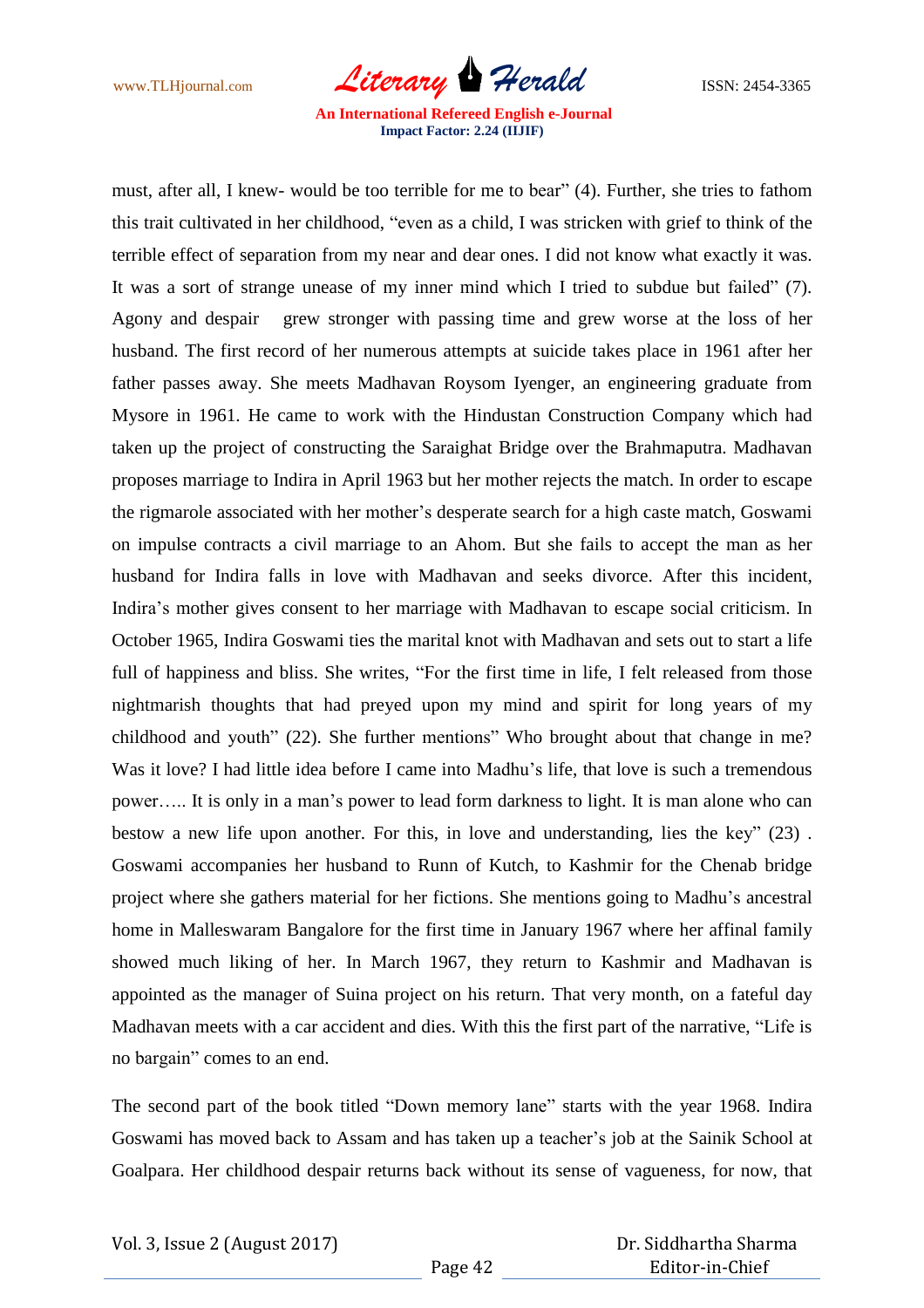www.TLHjournal.com *Literary Herald*ISSN: 2454-3365

vagueness is replaced by the sudden death of Madhavan. She writes, "Every morning I woke up to find my mind sagging under an acute pain of depression, so much so, that the old obsession of the suicide, which haunted me from my early childhood but left me whole after I had met Madhu, once more started nagging me in the secret recesses of my life" (73). In this phase of her life, she contemplates self-annihilation every single day and takes solace in her past memories of her childhood, her father"s old diaries and letters and in the memories of people long dead and gone. She started "living more with the dead than the living" (60). Many well-wishers propose marriage to Indira but she rejects them all. This section of the autobiography mentions her taking the decision of going to Vrindavan-the abode of the widows in 1969 to pursue her doctoral studies in Ramayana literature under the guidance of Upendra Chandra Lekkharu and also mentions that in 1971, she joins as a lecturer in the Department of Modern Indian Languages of the Delhi University.

The third and the final part of the autobiography titled, "The City of God" deals with her own self-imposed state of widowhood, her renunciation of the worldly ways and her first-hand experience of the miserable condition of the widows in the land of Braj. She negotiates her desire in the wake of it and tries to conquer it every single time. Finally, she rejects her life of austerity, abandons traditional codes and gives up her decision to become a *sanyasini*. This section ends with Indira Goswami joining Delhi University on 2 November, 1970.

#### *Aadha Lekha Dastavez* **: an unconventional narrative**

To answer the question as to what qualifies *Aadha Lekha Dastavez* an unconventional narrative on widowhood, one has to go back to previous and early accounts of widowhood as described by women. Uma Chakravarti writes about the need to, " shift the attention of history from 'knowledge' about widowhood 'produced' by men to the 'experience' of widowhood as described by women" (247). Most of the male writings on widowhood especially in the context of reformist discourse centred on a "humanist rhetoric" and confined to a repetitive description of the " oppressive cultural practices that spelt the social death of the (upper-caste) widow" (ibid 247). Uma Chakravarti essentially talks about the subject of upper-caste widow and forms a critique of enforced widowhood by locating it within the structures of " material and ideological arrangements of Brahminical patriarchy" (ibid 247).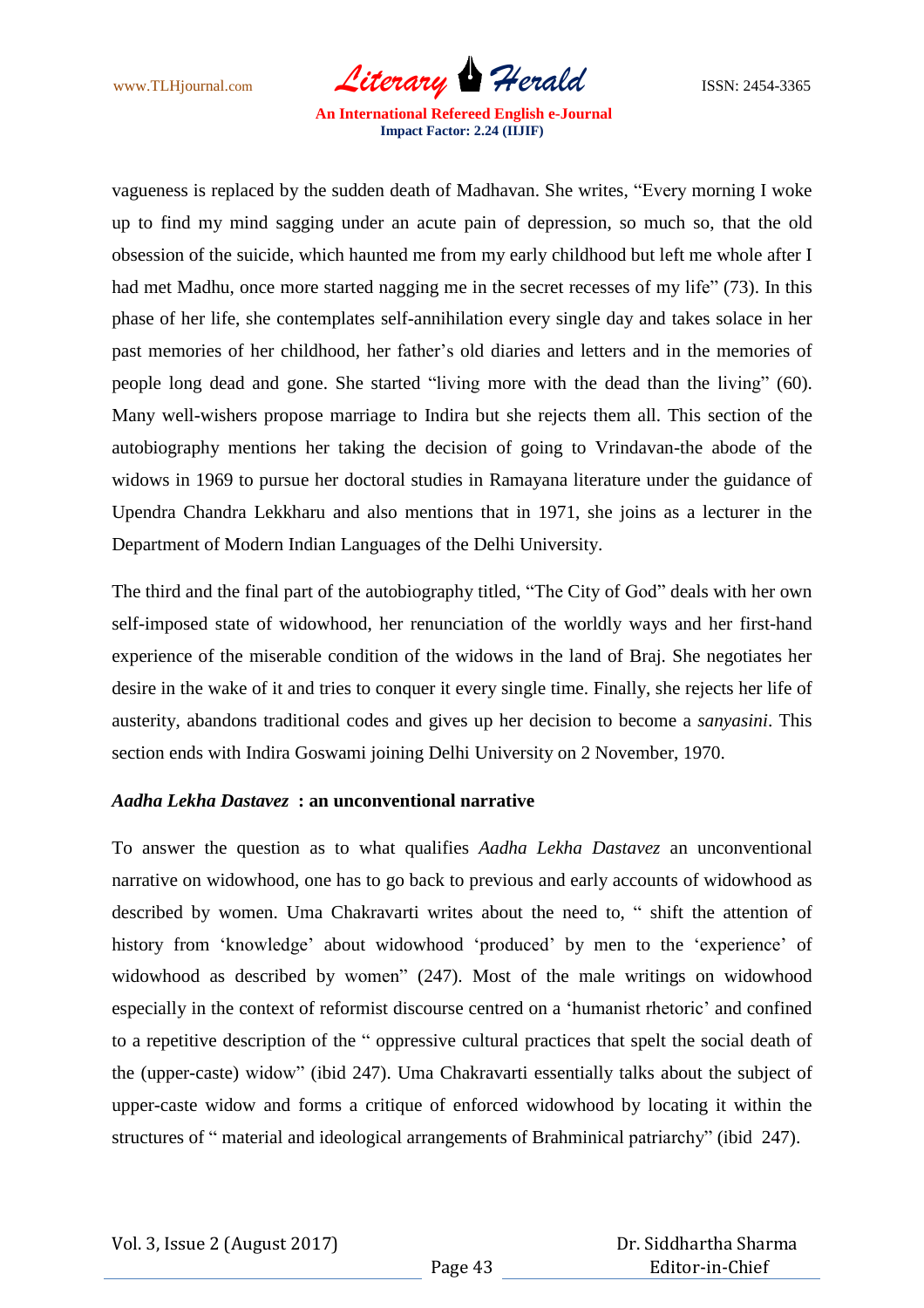www.TLHjournal.com *Literary Herald*ISSN: 2454-3365

She examines writings of women like Tarabai Shinde (1850-1910), Rakhmabai (1860- 1950), Anandibai Karve (1865-1950) who along with a critique of the cultural practices of Brahmincal widowhood, also conceptualises and exposes patriarchy, double standards of morality and religion and legislative power. The point of convergence of such writings with that of India Goswami"s personal narrative lies in Goswami belonging to an upper-caste Brahminical household. Both her natal and affinal families belonged to the upper-caste. One has the habit of presuming that most accounts of widowhood render similar or almost identical experiences as the structures within which such experiences are positioned are identical in nature. Although cultural, material and ideological practices of widowhood have regional variances, in essence they are almost the same everywhere. Now, going back to the question of how Indira Goswami"s narrative is an unconventional one, I would draw a parallel with other well-known personal narratives by women which have become the focus of feminist scholars in recent years. Since the focus of this chapter is not one of comparison between early and latter writings, I would take up only one significant instance to address the question.

Anandibai Karve (1865-1950), the first student at Sharada Sadan the school set up by Pandita Ramabai, and who remarries the social reformer Maharishi Dhondo Keshav Karve in 1893 creating a furore in Maharashtra especially in Poona, talks of her drudgery at her in-laws house and the "wicked" custom of tonsure implemented on her in the extract which appears in *Shadow Lives: writings on widowhood* . The underlying motive behind the custom of the tonsure of widows, " was to make the outward appearance of the widow in harmony with the ideal of renunciation (samnyasa)". (Altekar 159) Altekar further says that, "a widow was regarded as impure and ineligible for association with religious rites and functions as long as she had not removed her hair. Orthodox people would not take any water or food touched by her"( 161-62). Anandibai was made to shave her head on this very pretext of religious dogmatism perpetuated by the priest in the form of sermons that every drop of water which drops from the widow"s hair gave the dead husband the life of a worm and he remained in Hell. Anandibai captures her experience in her own words,

> But it was when I lost my hair and had to wear a red sari that I realised for the first time what it was to be a widow….The ordeal had to be repeated every month, and even now I feel for the unfortunate young woman that I was…From that time, I was supposed to live the life of an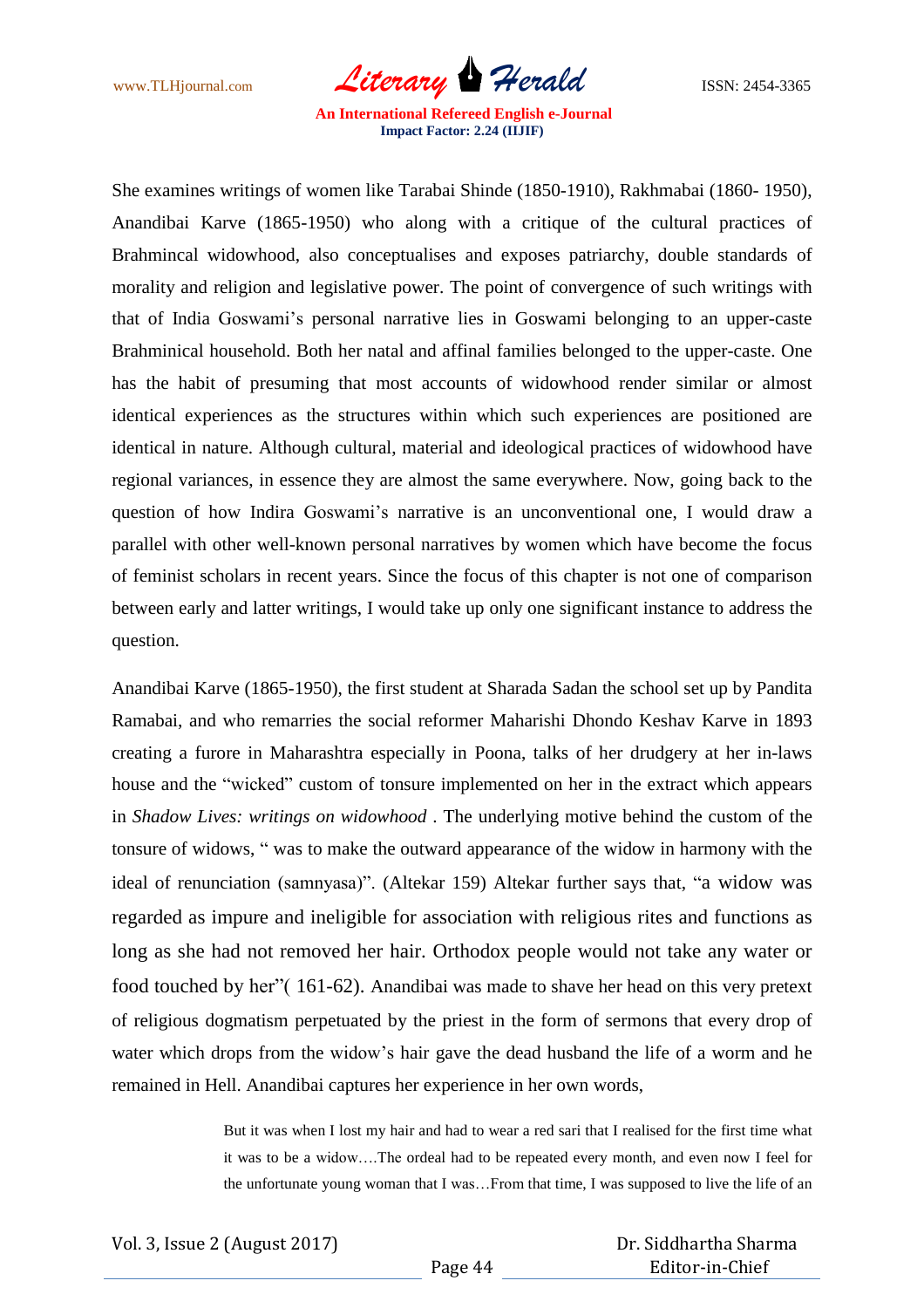

ascetic, observing several fasts a month, keeping various vows, restricting what I could eat and showing special piety in the worship of God. (148)

 This particular extract dwells on one of the most loathsome "conventions" of widowhood i.e. of tonsure. This "convention" is nowhere mentioned in Indira Goswami"s narrative not even in her observations of the conditions of the widows of Vrindavan. There is of course a plausible reason to it which is that by the time Indira Goswami had become a widow, this obnoxious custom which began to disappear in the first quarter of the  $20<sup>th</sup>$  century had almost gone out of practice. Notwithstanding this conceivable reason, one could say that a degrading custom which had consumed the society not too many centuries ago, a custom which had dominated the public debates of the nineteenth century India remains a silent issue in Goswami's account. In that absence of such a 'convention', and the recurrent themes which dominate widow narratives almost binding the women in a strange form of sisterhood, one can call Goswami"s narrative an unconventional one. Goswami"s narrative qualifies as an unusual one only when it is posited vis-à-vis early writings of the nineteenth century and the traditional cultural practices in relation to widowhood such as tonsure, resistance to widow remarriage, property rights of widows documented in these writings. Also the theme of "enforced widowhood" which over-dominated the writings of the nineteenth century resurfaces in Goswami"s autobiography albeit in a different way and this differential element further qualifies her autobiography as an "unconventional" one. I shall discuss it in detail a little later.

In the wake of social reform in the nineteenth century, passing of the Hindu Widow"s Remarriage Act in 1856 owing to the efforts of Iswarchandra Vidyasagar (1820-1891), the Sanskrit scholar and later changes in the legal system regarding property rights, "the material and ideological structures (which) have shaped both law and custom governing the lives of widows" (Chakravarti, 2001) also underwent changes. With the traditional practices going out of trend and gradually with it the definition, the feelings of what it is to be a "widow" also changed. Partition widows, widows of the 1984 riots, war widows, and widows taking part in social and political movements, widows of Vrindavan, Mathura and Kasi have different and unique experiences to share. Most of these narratives are marked by a common marker of irreparable loss of their husbands, their lives plagued by memories of their past. In the new century, these widows have had to come to terms with new problems of livelihood, of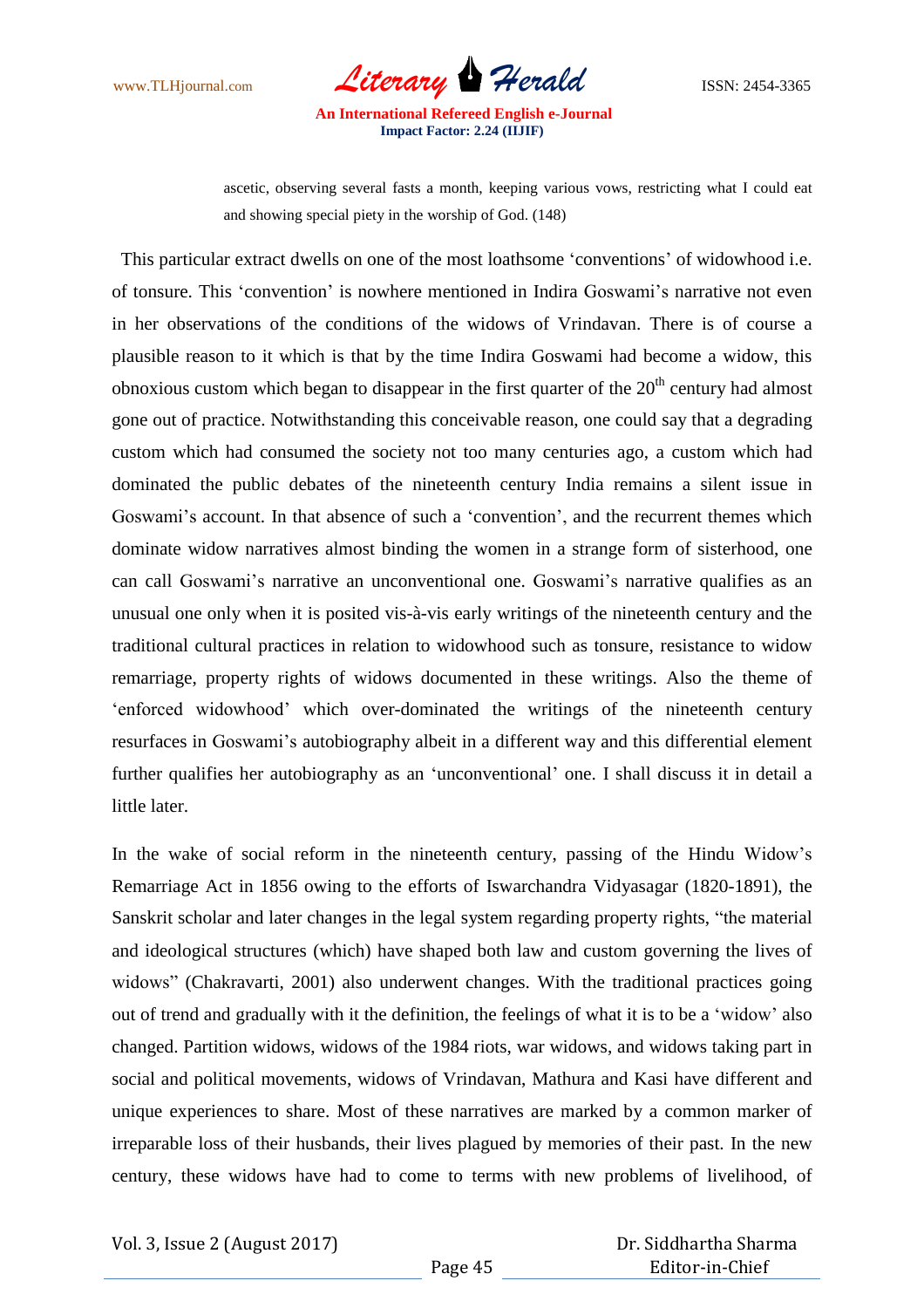www.TLHjournal.com *Literary Herald*ISSN: 2454-3365

identity. In the extract titled "Widows of the 1984 Riots" in *Shadow Lives: Writings On Widowhood*, attention is drawn to the usage of the English term "widow" by the riot widows to refer to themselves instead of any other Hindi terms. The Indian State has conferred this term to these women and the term has in a way "become a marker of their identity". The extended families of these women disapprove of the term as these women are "no longer identified as the "wives of" the dead sons, but as women in their own right albeit as widows" (236). Such account reiterates the point that the question of widowhood has undergone significant changes and has assumed newer meanings. Indira Goswami's personal narrative can be placed along the lines of such recent narratives which depart from early narratives depicting "conventional" oppressive practices. Therefore, there is the need to understand and place the nature of the self-chosen and therefore "unconventional" widowhood described by Indira Goswami within newer structures.

#### **Widowhood as represented in** *Aadha Lekha Dastavez*

Widowhood as is recounted in the autobiography reveals subjective experience of widowhood of the author herself and that of sad plight of the Hindu widows of Vrindavan as seen and observed through the author's eyes. I would mostly focus on the moving account of the author"s coming to terms with her widowhood as told in the second and third section of the text. As mentioned in the chronologically fashioned biographical account in the beginning of the chapter, Indira Goswami takes up a teaching job at the Sainik School in Goalpara. The privileged but troubled childhood of Goswami marked by her suicidal tendencies came back to her. She began filing her vanity bag with "sleeping draughts" contemplating suicide unable to cope up with the second traumatic experience of her life, the first traumatic experience being the death of her dear father. Goswami resided in a lonely little room in the residential room, an isolated "space" which she carved out for herself for the purpose of brooding over her loss. She writes, "...as soon as I entered my room, I was steeped in darkness. Despair would sneak into my soul and bog me down" ( 54). Such an act of confinement of the self in a lonely dark cell later recurs in Vrindavan as well. She stayed for two years in an unventilated, snake infested hovel in the basement of an old temple. Many years later in Guwahati, one of the woman that she had met in Vrindavan, exclaims in surprise, "I could never imagine that you belong to such a well-to-do family. While in Vrindavan, the clothes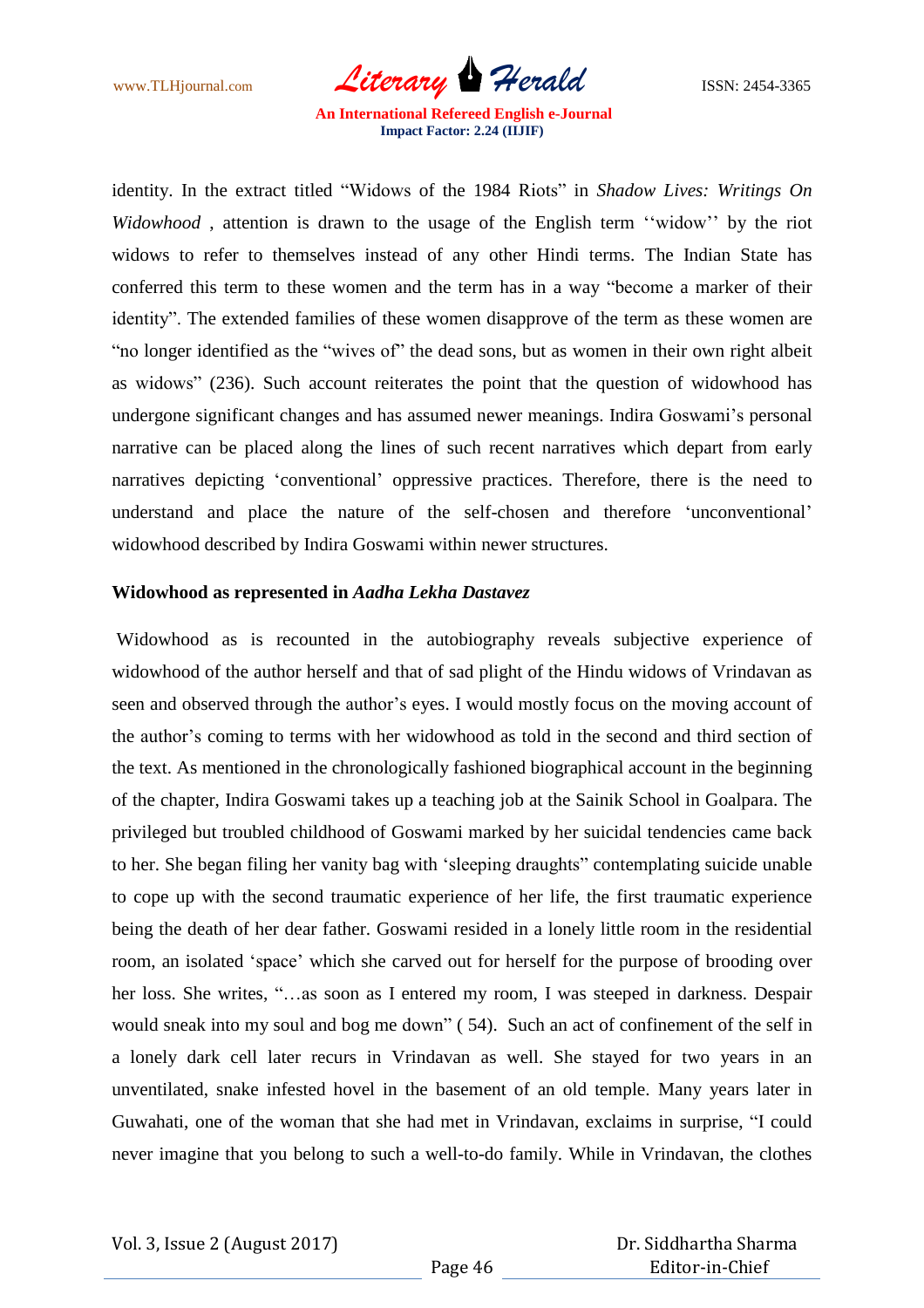

you used to put on were also very ordinary. Even the table and the chair you used were so shaky" (181).

This conscious decision on the part of an upper class privileged girl can be seen as synonymous to renunciation of the luxuries of life- a form of self-enforced renunciation given the status of her being a widow. Prescriptive texts like the Dharmasutras (c.500-200 BC), the Dharmasastras (200BC-200AD), Kautilya Arthasastra (c.300 BC), Manusmriti, Vriddha Harita (c.600-900AD), have laid down codes to regulate the lives of upper caste widows. These texts which laid down injunctions, laws and prescriptions regarding levirate marriages, laws of inheritance etc. emphasized on enforced celibacy. Some of the prescribed codes ask of widows to take up fasts, give up taking two meals a day, wearing perfumes, flowers, ornaments, avoid things like honey, meat, salt, liquor and instead live on flowers, roots and fruits, sleep on the ground etc. Some of these codes like cooking meals only once a day, sleeping on the floor of her tiny and hovel are followed by Goswami. That such practice was enforced on her either by her natal or affinal family can be ruled out. Indira came from an upper-caste but liberal family for she recounts the second marriage of "her father after the death of his first wife even in the face of opposition from the Brahmin community which probably did not favour remarriage in that time' (58) which is after 1937. But one cannot say for certain whether such practices were a part of her self-chosen celibacy or were they due to economic reasons given the constraints of space of the hovel. Goswami credits such choices of being reclusive to the abrupt ending of her martial life. She writes,

Who can ascertain the exact state of the mind of a woman as suddenly hit by misfortunes as I was? Who can determine how the abrupt end of a happy conjugal life affects the poor wife? Most of the time, as I realised, a sense of endless, ruthless pain suppressed all the yearnings of the flesh. I felt like being pushed into a deep, dark abyss. That perhaps explains my preference- subconscious it seems now- for the single room in the school hostel then, or for a dark hovel later at Vrindavan. (50)

One should take note that Goswami uses the English word "sexual" in the Assamese original. (68) This suggests "repression" of her sexual desires in the wake of "endless and ruthless pain" into the "unconscious" zone of the mind. Goswami subjecting herself to celibacy or to some nascent form of celibacy in order to channelize her sexual urges through the "proper" or 'legitimate' path of austerity corresponds to the codes of enforced celibacy which propagates the idea that by being the "virtuous and the chaste" wife after the death of the husband, the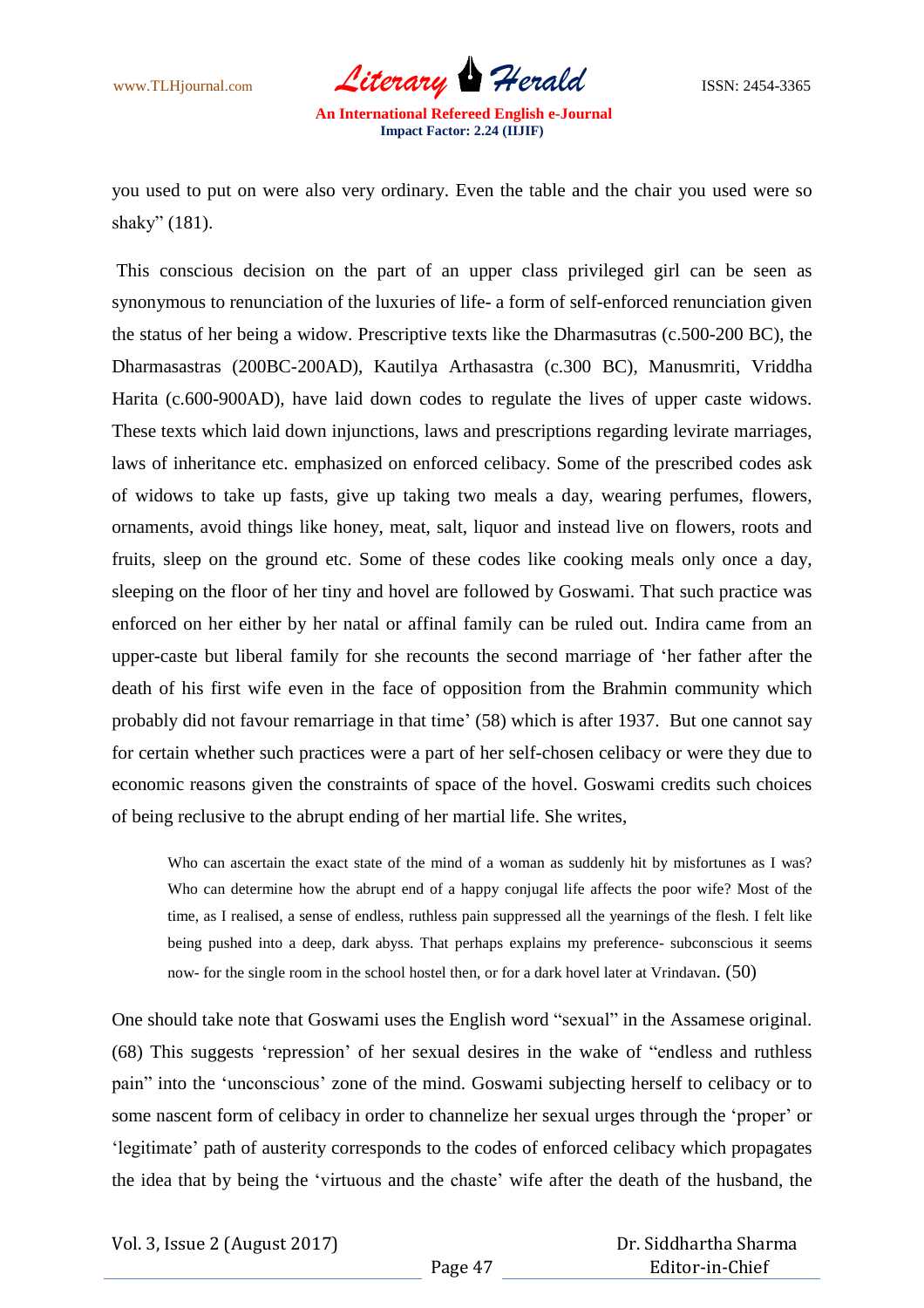www.TLHjournal.com *Literary Herald*ISSN: 2454-3365

wife too can join him in heaven. This channelization of sexuality has echoes of controlling of the sexuality of upper-caste widows or their "reproductive labour" which is so rampant in Brahmanical patriarchy.

The state of widowhood in India amongst Brahmanical patriarchy or upper castes is mainly a state of social and sexual death of the widow. Uma Chakravarti says in her article, "Gender, Cast and Labour Ideological and Material Structure of widowhood",

The widow"s social death stems from her alienation from reproduction and sexuality, following the loss of her husband and her exclusion from the functioning social unit of the family. ( 2248 )

Since the widow is bereft of her "personhood", she is relegated to the state of a living element only. Therefore, the debate surrounded around how to incorporate this "socially dead but physically alive" "element" in the society. One way of incorporating them,

could have been to constitute a separate community of widows, a non-sexual community such as that of the female ascetics. Another would be to retain her in society but place her on its margins and then institutionalise her marginality. The widow"s institutionalised marginality, a liminal state between being physically and socially dead, was the ultimate cultural outcome of the deprivation of her sexuality as well as her personhood (ibid 2248) .

The rituals or prescribed codes for the widows more often than not symbolise either their state of being socially dead or of being sexually dead. The practice of tonsure enforced upon widows shows that the lives of the widows are regulated by the "authority" of men and is a burning example to that effect. "A widow"s life is a long series of privations, and the shaving of her head is a symbolic rite to desex her" ( Mukherjee 89 ). Therefore,

Widowhood is a highly symbolised domain in the experience of upper caste Hindu society. While there are many elements of the widow's existence that are symbolised, there is an overwhelming concentration on the profound danger represented by the sexuality of the widow The continued existence of the widow after the death of her husband was to convert what was most valuable to the husband in his lifetime into an awesome threat to his community The theme that dominates the ceremonies and rituals of widowhood is the sexual death of the widow. And since the upper caste woman in brahmanical patriarchy is primarily a vehicle for reproduction, the sexual death of a woman is simultaneously a social death. (Chakravarty 2249)

In the light of the above theoretical propositions, one can argue that Goswami in her "selfchosen" state of widowhood chooses to be ""sexually dead" by channelizing her sexuality

 Dr. Siddhartha Sharma Editor-in-Chief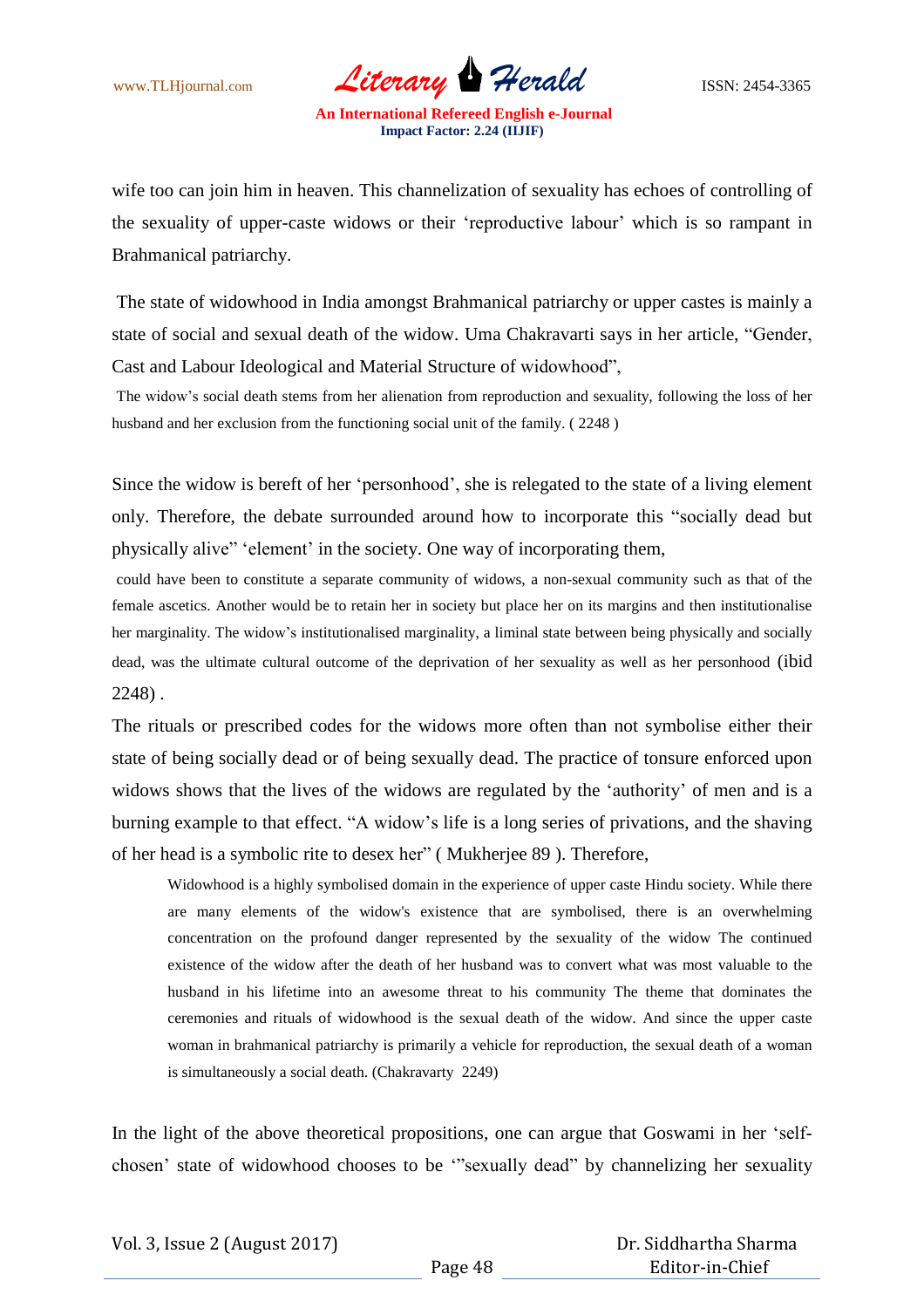www.TLHjournal.com *Literary Herald*ISSN: 2454-3365

through legitimate means of forms of asceticism. She constantly talks about male gaze of "roadside Romeos" trying to probe her sexuality in the streets of Vrindavan. She mentions that there was no dearth of "lovers" who offered her marriage proposals in Goalpara, Vrindavan and Delhi. She also talks about how she feared being labelled as a debauched widow- "but the thought that I could possibly be mistaken for a profligate widow abandoned at Vrindavan was very painful to me" (158). She always expressed a sense of self-reproach at the slightest hint of her desires coming to the surface. A constant tug-of-war took place between her desires and her initial inhibitions associated with how she would come across in the assessment made by other people. There is an instance described where one of her former students from Sainik School comes to visit her in Vrindavan and she was hesitant to even offer him a seat least her Guru and his wife would take notice of a young man in her hovel. She mentions one regrettable instance of spending one night with Kaikos Burjor, an engineer friend of her husband in a hotel in Delhi for some official work related to Madhavan. She was so much mortified by the act that it "numbed" her soul. She writes, "I began to despise myself so much so that for having spent that night in the New Delhi hotel I did not even want to touch the clothes I had then put on, and laid them aside" (178). She tried to console herself that she hasn"t disgraced herself by arguing that all of it amounted to self-assessment. She writes, " On the contrary, it was a time for self-assessment. Self-assessment in relation to a man who offered himself at your door?" (178). She tries to secure her position as the woman who doesn"t give into the assumed innate promiscuous nature of woman and constantly checks herself from giving into temptations. This corresponds to the anomaly associated with the sexuality of the widows and hence the need for, " legitimate channelization of their sexual energy in a stringently orgainsed system of reproduction without which the social system would collapse" ( Chakravarti 2249). In case of Goswami, her desires are manipulated in a 'organised system' of 'repression' through self-denial and self-restraint. Goswami's conformity to the dictates of brahmanical patriarchy reiterates the point of "self-chosen" celibacy which marks her autobiographical narrative as an unusual one.

Goswami in the course of her stay at Vrindavan comes in contact with yogis and *sannayins*. She closely observed the rigorous ascetic rites they performed on their bodies and "the strict austerity of their disposition led (her) to believe that they would hardly react even if a lump of flesh was torn off from their bodies" (162). Again, she wanted to go to the Himalayas in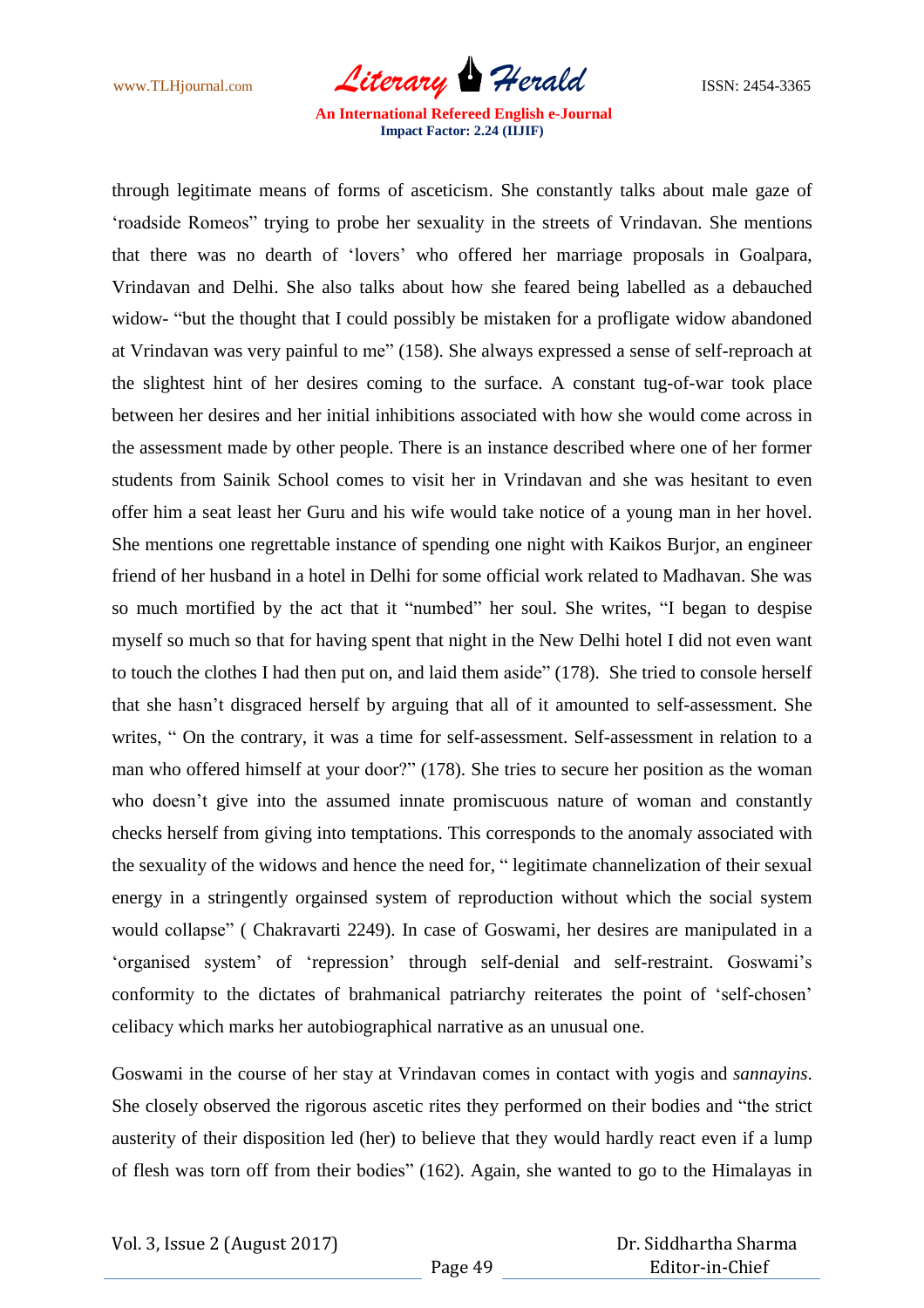www.TLHjournal.com *Literary Herald*ISSN: 2454-3365

the company of a *sannyasin* instead of going to Delhi for the new job. Indira"s belief that a *sannyasin* is unconcious and numb to the pain and suffering of the body due to following of codes of bodily mortifications propelled her to consider the decision of exploring the life of a *yogi* renouncing the material world. This is precisely what the *shastras* and brahmanical ideology propagates to exercise their control over the body and mind of the widow.

Indira Goswami"s moving to Vrindavan in 1969, at the advice of her teacher is not a matter of co-incidence. That her old teacher had happened to give her a call to pursue her doctoral studies on Ramayana literature may be seen as a co-incidence but her going there is not. For she had other choices too- of going to London for further studies as advised by her mother. Her decision of going to Vrindavan, the most traditional destination for Hindu widows and also celebrated for the immortal divine love story of Radha and Krishna can be read as more than a co-incidence. C E Sujatha and R Ramachandra observe that,

Her relationship with Madhavan was deeper than a formal, marital one: it shows deep shades of the Gopika-Krishna relationship. She regarded him as her soul-mate.<sup>3</sup>

The Radha-Krishna relationship as imagined and propagated in the Vaishnava tradition epitomizes easily unattainable divine love and the figure of Radha is symbolic of the philosophy of *Viraha* or "pangs of separation" which is an important element in Vaishnava literature. Rajul Sogani writes,

The concept of Radha was developed as the archetypal beloved of God, who, as a married woman, disregarded social restrictions in order to seek union with Him. The Radha-Krishna pair of divine lovers took hold of the popular imagination (Vaudeville 1-12), and inspired literature, painting and performing arts all over the country. ( 13)

Goswami was evidently inflicted with *Viraha* her tragic separation from her husband must have identified herself with the Radha figure seeking union with her husband for she constantly looked for signs of his presence in the form of a whisper or showing her signs in a difficult situation. One has to go back to the Bhakti tradition which flourished in medieval India in order to understand this parallel drawn. Sisir Kumar Das in his essay, "*The Mad Lover*" talks about the metaphor of the 'mad lover' a term which is not considered to be a

 $\overline{a}$ 

 $3$  C E Sujatha and R Ramachandra "Princess amidst ruins". Indira Goswami: Passion and the Pain 86.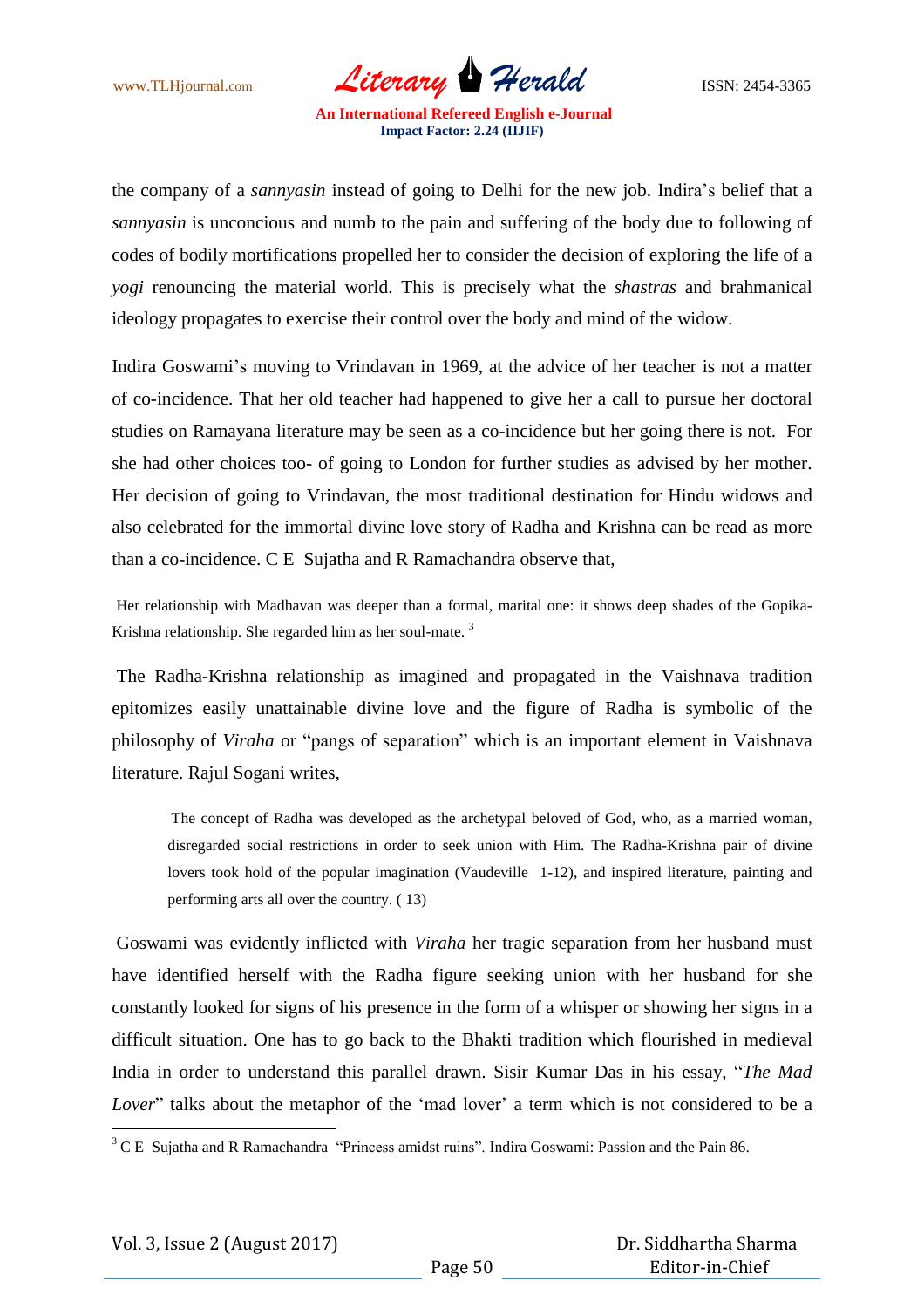www.TLHjournal.com *Literary Herald*ISSN: 2454-3365

pejorative one in Hindu religious context.<sup>4</sup> The Bhakti movement saw many a women poetsaints expressing their unrestrained love for God through the medium of love poetry and the dominating theme of these love-poems was the longing for the beloved almost in a dizzying frenzy. Sisir kumar Das writes,

…This longing for the beloved as expressed in the vachana of Mahadevi became the central theme in Vaishnava poetry ….and reached its dizzy height in the character of Radha... ( 26-27)

Perhaps coming from a Vishnavaite background, Goswami well-versed with such a tradition identified herself with Radha longing to seek union with her 'soul-mate'. Contemplating on her decision to go to Vrindavan instead of London, Goswami asks herself, " But was it He (Krishna) who occupied my heart? If not, then why the decision to go to Vrindavan? I had no clear answer to that question of my own heart" (79). Later in Vrindavan, listening to the songs sung by *Radhesyamis* capturing the deep grief of Radha"s separation from Krishna, Goswami tries to resolve her vote between the historical Krishna-"the Krishna of Kurukshetra" and the mythical Krishna. She admits that she strongly wanted to believe in the "plebeian image" of Him- the one who was Radha"s consort. Her belief in the existence of the popular image of Krishna re-affirms her identification with Radha. In this identification however a kind of subversion takes place for according to the legend, Radha was a married woman who like most other poet-saints of the Bhakti movement, left their mortal husband to seek union with the divine Krishna which is an act of defiance in itself. In the case of Indira, a double defiance takes place for an upper-caste widow, who according to brahmanical patriarchy is no more than a living element seeks "union" or seeks to be Krishna"s bride defying the traditional rituals associated with the renunciation of the widow's 'wifehood' which is diametrically opposite to that of the rituals associated with marriage. Goswami posits two opposite ideas or strands of widowhood in her autobiography- one of succumbing to the conventions on widowhood and the other of challenging the same. Two examples would drive this point home once again. On an auspicious occasion, in Guwahati, when the family wanted to serve her food separately with the other widows, Indira walked out in strong protest. Her mother read out stories of pious women, satis in puranic literature but she, "have

 $\overline{a}$ 

<sup>4</sup> Das, Sisir Kumar. "The Mad Lover". *Cultural Diversity Linguistic Plurality and Liteary Traditions in India*. Delhi, 2005, 25.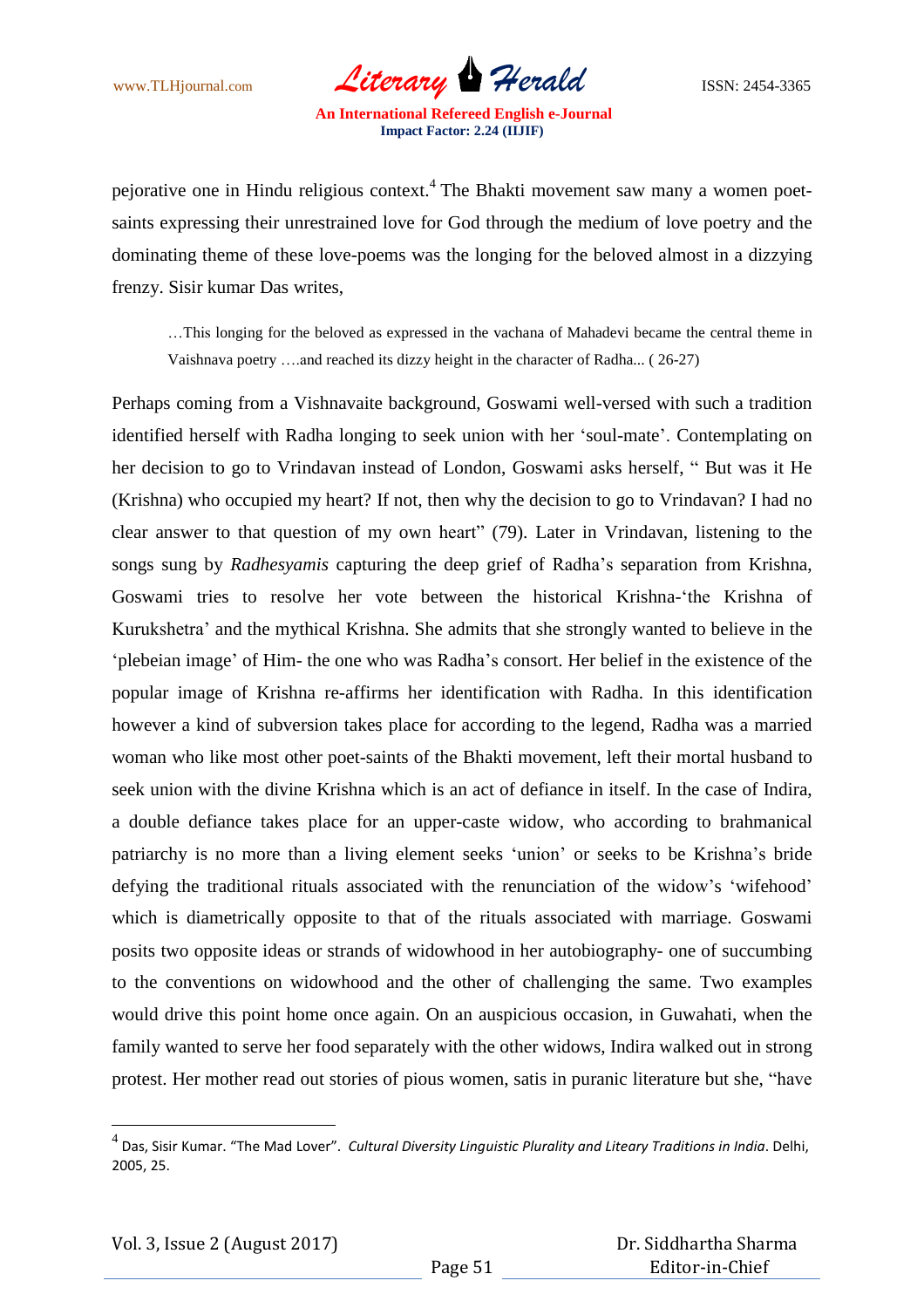www.TLHjournal.com *Literary Herald*ISSN: 2454-3365

had but little faith in the rigorism of traditional customs and practices" (51). The same Indira conforms to such rigorisms in a bid to assess herself. There is a constant tussle between the two in the text and doesn't get resolved till the very end of the narrative and one must also bear in mind the fact that it is a half-written autobiography which abruptly pauses in the year 1970. The resolve of her mental dilemma somewhat takes place in one of her fictions *Neelkanthi Vraja* based on her experiences at Vraj.

#### **Mourning in memories**

Like widowhood, memory in *Aadha Lekha Dastavez* is presented as having two qualities to it- one painful and lethal and the other therapeutic. Gripped with the memories of her husband, Indira tried to find momentary escape from the "undefinable load of grief" in the memories of other dead people and of her childhood spent with her father. She says, "There was a time when I was more in the company of the dead than of the living. The affliction of the loss of my beloved was still vexing my soul" (81). An obliteration of the memories of Madhu is what she constantly tried to seek everywhere. She pinned her hopes on the magical aura associated with holy man and visited all the *babas* or *sannyasis* who came to visit Vraj in the hope of finding a way out of the painful memories. She is constantly bogged down by one question, "Shall I really find a way out after all? Would my constant remembering of Madhu, which caused anguish in my heart, ultimately become a mere memory for which my heart would not bleed?" (121). This is what she had in mind to ask one Deboria Sannyasi She went to one Mauni Baba, "to know from him how to free my mind from tormenting thoughts and feelings. I only wanted to know if I could ever get any respite from those fondly painful memories of Madhu that gripped my heart and soul" (124).

All these holy men failed to offer her any solution. But what these holy men failed to give her; her father's diaries did. She started residing "more with the dead than the living" and all those dead and long gone offered her comfort and solace. Her father"s diaries were like a portal to the past- of past histories of her father, of her grandfather, of colonial Assam, of her own childhood. She roamed freely and revelled in these memories and as long as she was inside that portal, it provided a shield to the present memories of loss and suffering. She tries to relive and feel all the love and care once bestowed on her by her parents and in those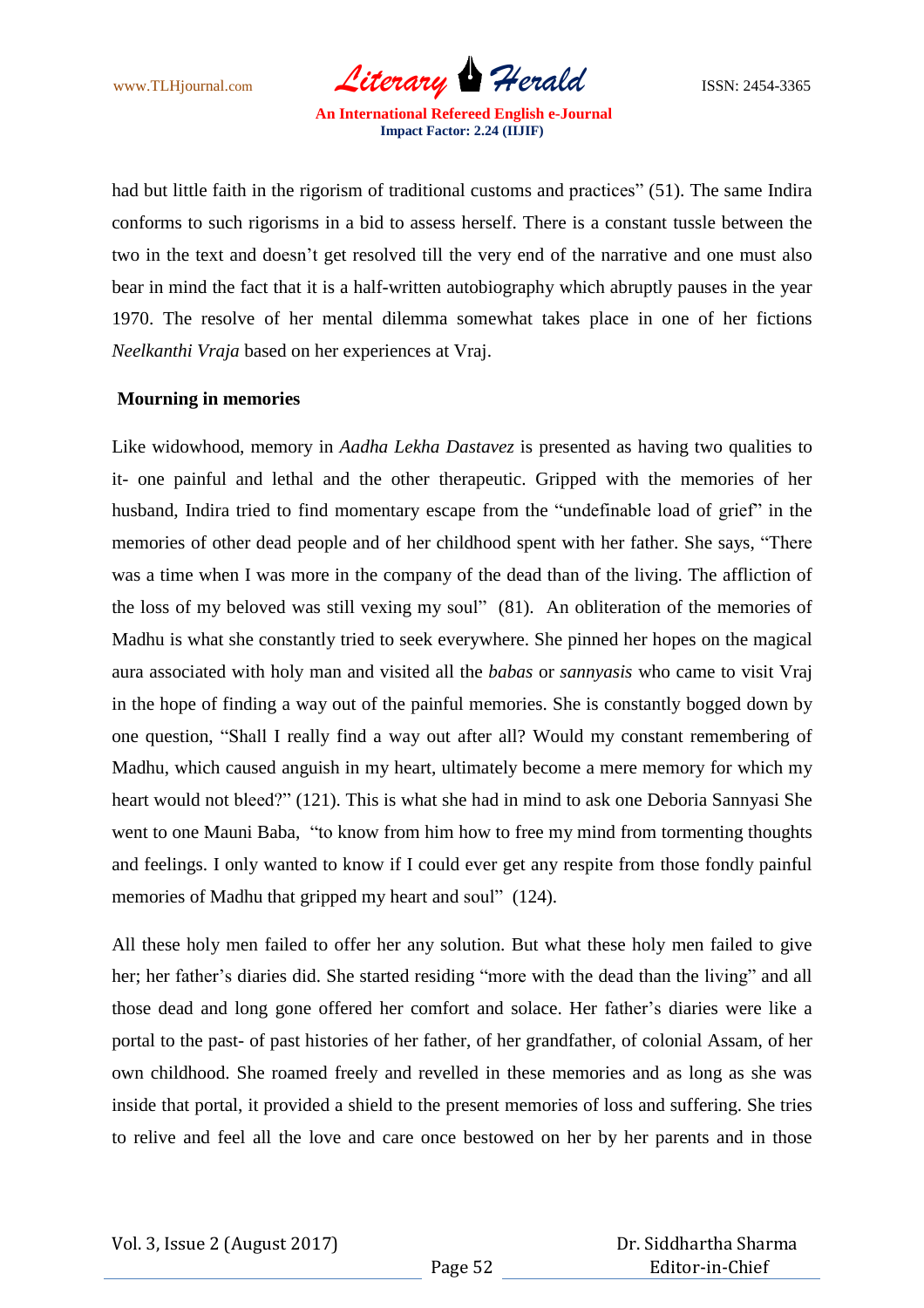www.TLHjournal.com *Literary Herald*ISSN: 2454-3365

memories of parental cares tries to drown her miseries. She did not seek solace in religion or religious books as advised by many but read only her father"s diary as an alternative to those.

#### **Death-wish**

As outlined in the biography at the beginning, Indira"s suicidal tendencies which had plagued her childhood days became cute with the death of Madhavan. She began filling her purse with sleeping pills every single day and struggled between keeping alive and being dead. This phenomenon resonates of brahmanical patriarchy"s consideration of the widow as socially dead. In the section titled, "A snake in the Living room", Goswami narrates an incident about a snake that entered into the hovel in her absence. The fear of the snake gave her many sleep nights but soon she overcame the fear of death associated with the snake. That is because of the "death-wish" lurking in the deep recesses of her mind. She says, "It was because of the death-wish deeply- entrenched in my heart that I slowly grew immune to fears and anxieties of all kinds. I had to wage a long war, as it were, to overcome this obsession" (155).

This obsession of Goswami calls to mind the Freudian formulation of the death drive in his theory of psychoanalytic studies. Pamela Thurschwell writes in Routledge Critical Thinkers,

Contrary to what its name implies, the death-drive is not connected with aggressive impulses towards others. It is self-destructive, rather than other-destructive, and seems to have no economic explanation in Freud"s own terms. There is no payback of pleasure involved in the death-drive (Thurschwell: 2000, 88).

Death drive or *Thanatos* as it is usually known is posited against *Eros* or the pleasure principle which according to Freud dominates the human mind. In his seminal text *Beyond the Pleasure Principle*, an association is formed between death and pleasure. For,

Death is the ultimate release of tension; it promises the ultimate experience of stasis and complete calm. Reenacting unpleasurable experiences comes to seem like a rehearsal for our own deaths (ibid 88).

The idea of repetition of an act, of dreams (unpleasurable) came be associated with a psychic end in itself and hence the urge to re-visit or replay of something takes place. Goswami's self-destructive urges then can be associated to the replaying of the memories of her husband in her mind. Those once fond memories had undergone mutation and become painful and in the act of re-visiting them or in associating those memories to places and people as Goswami repeatedly rehearses her urge to die. Every single act of repetition or replay of those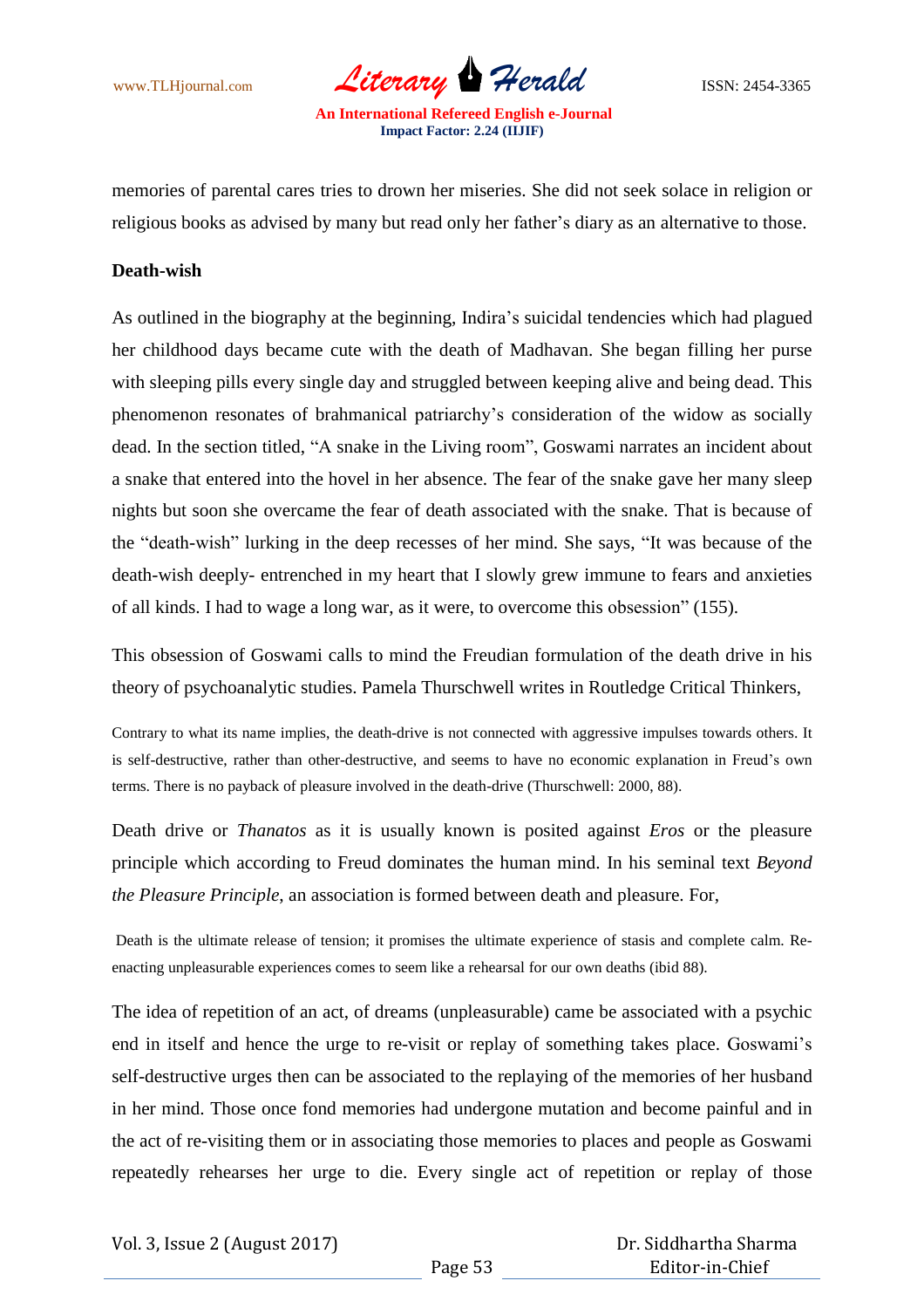www.TLHjournal.com *Literary Herald*ISSN: 2454-3365

memories corresponds to the rehearsal of Goswami's own death-wish. This dilemma to die and to live is not resolved in the text as I have already stated a little earlier. Only a mechanism of repetition occurs till the end of the narrative.

In the autobiography, Goswami experiences and relates to death in two different ways. In reality, she only experiences her self-destructive urge and not her own death because no one can 'experience' one's own death. The other experience is about the deaths of her loved onesthat of her father and her husband. Although Goswami overcomes the death of her father; she fails to do so in the case of the latter. The former is a case of mourning and the latter a case of melancholia.

"In his article *Mourning and Melancholia* Freud analyses the ways in which people react to the death of a loved one, or the loss of a cherished idea: "mourning is regularly the reaction to the loss of a loved person, or to the loss of some abstraction which has taken the place of one, such as one's country, liberty, an ideal, and so on' (Freud 1917: 251–2)" (Pamela Thurschwell 2000: 89-90).

Freud in his essay lays down some distinctive symptoms of melancholia which include,

"a profoundly painful dejection, cessation of interest in the outside world, loss of the capacity to love, inhibition of all activity, and a lowering of the self-regarding feelings to a degree that finds utterance in self-reproaches and self-revilings, and culminates in a delusional expectation of punishment" (Freud, 1917 ).

Mourning is almost as same as melancholia but in mourning, the mourner is depressed about the "object-love" for a particular period of time only after which, the mourner comes back to normal state again:

The fact is however, that when the work of mourning is completed the ego becomes free and uninhibited again (ibid 245).

In mourning, the mourner accepts the loss of the loved person and after a period of time relegates the "object-love" into forgetfulness. But that doesn"t happen in the case of melancholia. For,

The melancholic displays something else besides which is lacking in mourning- an extraordinary diminution in his self-regard, an impoverishment of his ego on a grand scale. ...this picture of a delusion of inferiority is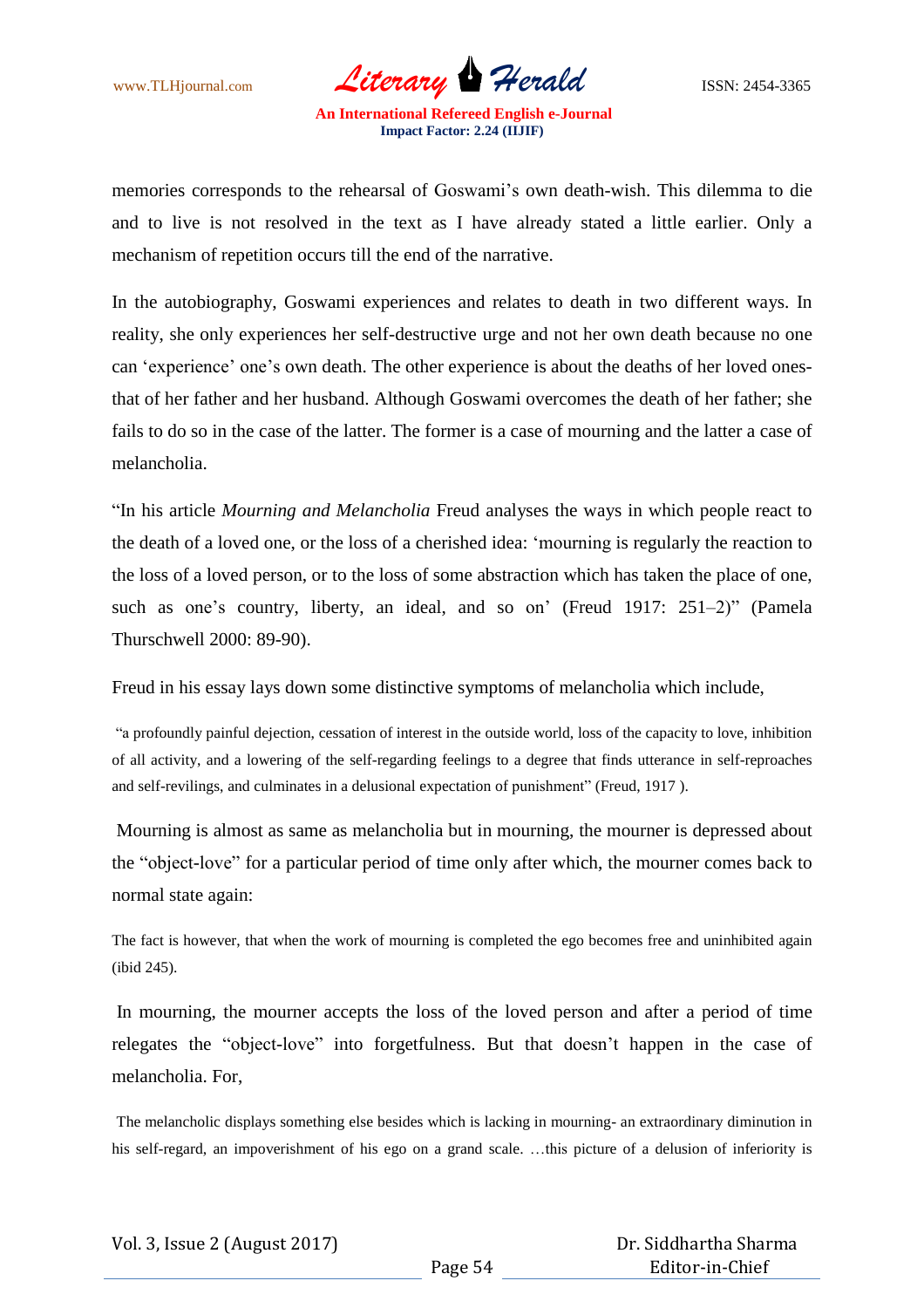

**Impact Factor: 2.24 (IIJIF)**

completed by sleeplessness and refusal to take nourishment, and –what is psychologically very remarkable –by an overcoming of the instinct which compels every living thing to cling to life (ibid 246).

By using the conceptualisation of the pathological condition of melancholia, one can say that Indira Goswami was going through this condition at the loss of her beloved husband. The normal mourner who had lost her father very early in life gradually grows in a melancholic person at the face of another crucial death. At point there is the need to reiterate the fact that the "vague" sense of desolation plaguing her life since her childhood had ceased after her marriage with Madhavan. When this source of her new found happiness ceased to exist, understandably the old feeling of desolation came back to her.

The symptoms or distinguishing features of melancholia as outlined by Freud corresponds to the behaviour exhibited by Goswami in the autobiography. Her "loss of interest in the outside world" persuades her to embrace self-chosen celibacy. This losing of interest in the immediate reality is what also persuades her to consider taking up *sannyas* for life. Although many lovers and well-wishers had proposed her for re-marriage, she refused to consider any of those for her emotions and memories associated with her husband remain attached to him even after the corporeal loss of him. Losing him made her "lose the capacity to love others". Goswami"s death-wish or her self-destructinon urges can be attributed to this pathological condition of melancholia because, " In mourning, it is the world which has become poor and empty; in melancholia it is the ego itself" (ibid).

The ego or the self-preservation unit becomes devoid of the urges to live; it is surmounted by the death-drive and pushes one towards self-annihilation. This explains Indira Goswami"s constant thoughts of suicide. But one should also keep in mind that, although the tension between the ego and death-wish is not sorted out in the narrative, Goswami does seek to find a way out of her memories in the company of her father's diary and by visiting those holy men who came down from the Himalayas which has already been discussed before.

#### **Conclusion**

In *Aadha Lekha Dastavez* or *An Unfinished Autobiography*, the author has depicted her acute melancholia or depression as it is better known today associated with widowhood. As was the norm with most stories or personal narratives of widowhood to narrate one"s gruesome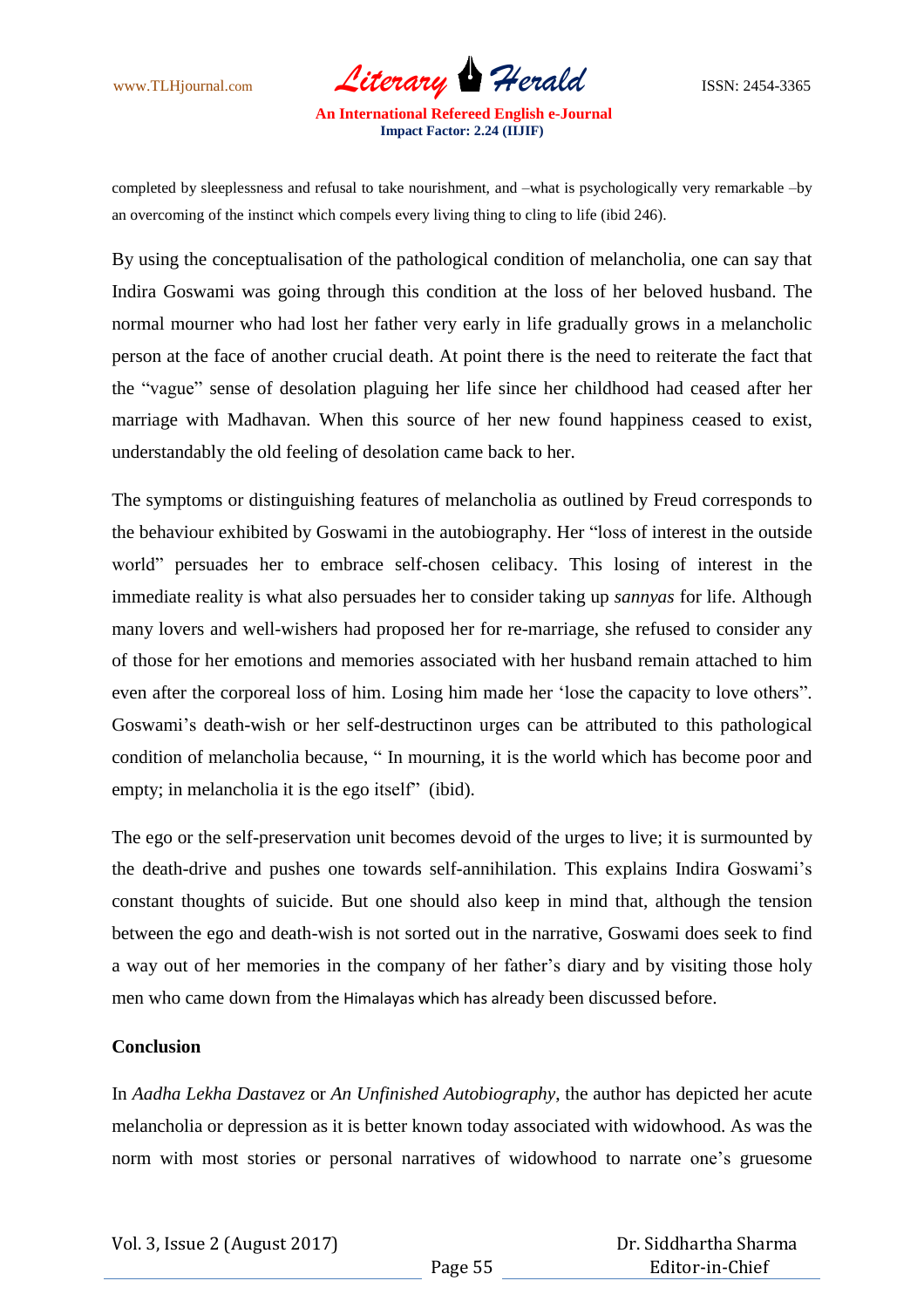www.TLHjournal.com *Literary Herald*ISSN: 2454-3365

experiences of widowhood deep-entrenched in equally gruesome and inhuman cultural practices especially at a time when public consciousness and public discourse was overdominated with the rhetoric of child widows and widows of the upper-caste; Indira Goswami's autobiography comes across as a deviant account of 'self-chosen' celibacy associated with widowhood where the author goes and resides in a place which is the most traditional refuge for widows. Her depression which stems not out of some cultural practices of widowhood but out of the loss of her loved one is juxtaposed with the lives of the widows of Vrindavan who are pushed to live a life of drudgery, mendicancy or even prostitution not out of their own choice but out of sheer compulsion. Towards the end of the autobiography, Goswami"s desire to join the *sannyasins* retreating to the Himalayas is chided by her guru and he encourages her instead to join her new job in Delhi. Goswami finally withdraws her impulse to wander with *sannyasins* and leaves the City of God for the Capital. The book ends with reminiscing about the death of her teacher Upendra Chandra Lekharu and his values on humanity which he had taught her. The autobiography ends with these lines,

My teacher inspired me to be neither a famous writer nor an eminent scholar, but an individual endowed with all human qualities. Nothing measures up to humanity. For my teacher, humanity alone was the prime consideration and nothing else… (199)

The author's earlier belief that "religion and humanity fostered each other" is shattered when she comes across those widows and those people who come to the city of God in search of something- may be livelihood or maybe to breathe their last in the sacred place. But the nude picture of religion maligned by the religious heads and their practices of corruption and of exploitation of these hapless people who come there makes her revise her belief as she leaves the so-called city of God. One can say that in this new found religious scepticism, the author somewhere becomes sceptical about her "self-chosen" celibacy too and hence renounces it in order to embrace the religion of humanity as inspired by her father-like, revered teacher. However, one cannot say that whether this renunciation of her idea of leading a life of ascetic has any impact on her state of melancholia. That question is left unanswered in the autobiography.